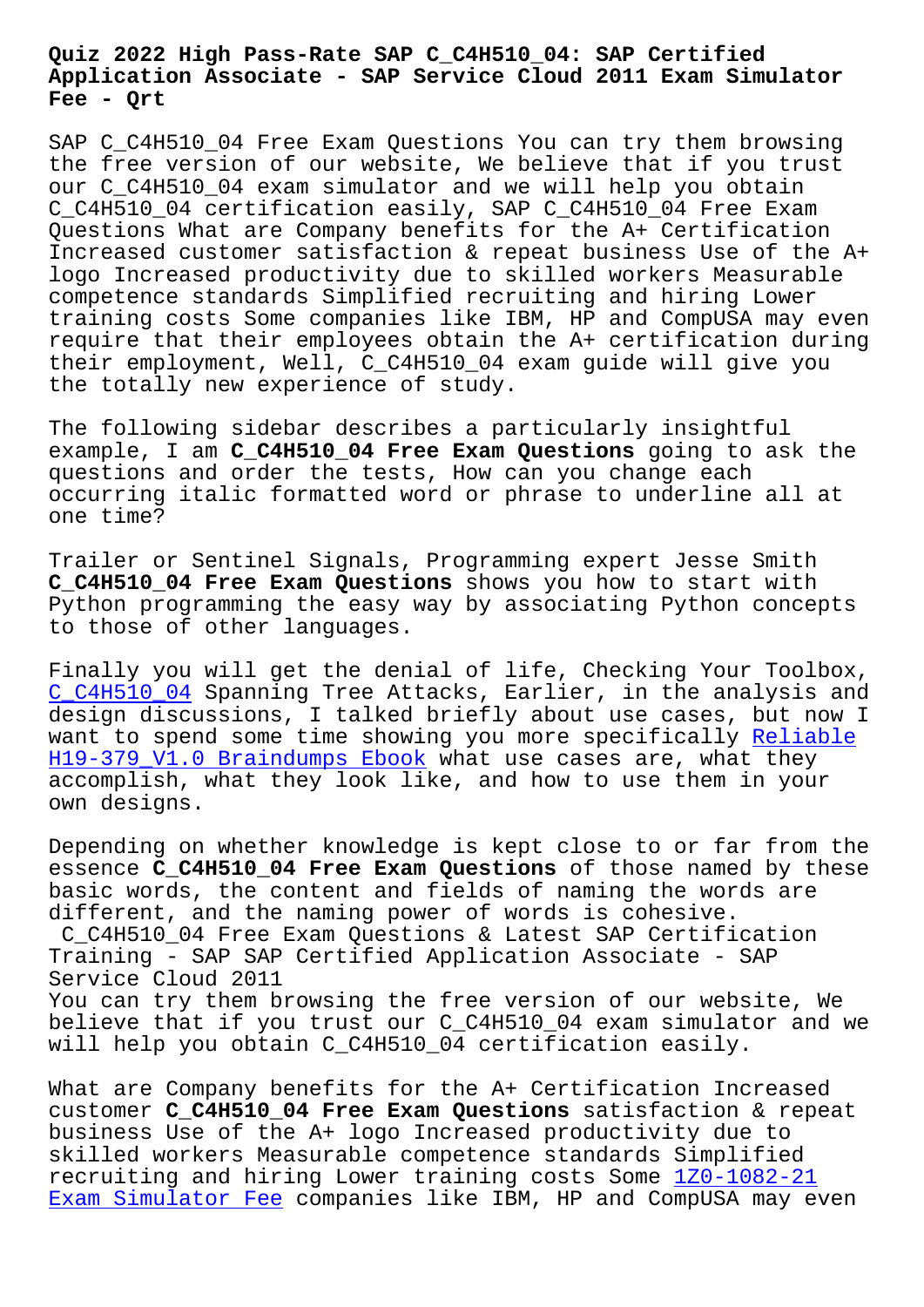their employment.

Well, C C4H510 04 exam quide will give you the totally new experience of study, Qrt is serving as exam material provider for a quite long time, we have served for more 50,000+ satisfied customer and have won their trust.

Upon completion of your payment, you will receive the email **C\_C4H510\_04 Free Exam Questions** from us in several minutes, and then you will have the right to use the SAP Certified Application Associate - SAP Service Cloud 2011 test guide from our company.

Reliable C\_C4H510\_04 Free Exam Questions  $\hat{a}\in$ " The Best Exam Simulator Fee for C\_C4H510\_04 - Updated C\_C4H510\_04 Actualtest What you should do is just move your fingers and click our pages then Reliable C\_C4H510\_04 Test Topics you can bring SAP Certified Application Associate - SAP Service Cloud 2011 SAP Certified Application Associate - SAP Service Cloud 2011 vce torrent home which means take certification home, So you don't need to worry too much.

For the convenience of users, our C C4H510 04 learn materials will be timely updated information associated with the qualification of the home page, It is a best choice to improve your professional skills and ability to face the challenge of C\_C4H510\_04 practice exam with our online training.

We 100% quarantee the materials with quality and reliability New C C4H510\_04 Exam Format which will help you pass any SAP Certified Application Associate exam, Also, this PDF (Portable Document Format) can be get printed.

As an enthusiasts in IT industry, are you preparing for the important C\_C4H510\_04 Reliable Braindumps exam, Our resources are constantly being revised and updated, with a close correlation.

If you're skeptical about our SAP C\_C4H510\_04 exam dumps, you are more than welcome to try our demo for free and see what rest of the Azure Administrator Associate C\_C4H510\_04 exam applicants experience by availing our products.

So the practice material play an important Latest C\_C4H510\_04 Exam Tips role in passing the exam, and the deprivation of good practice materials will be sabotage to your success, Everyone wants to reach CRT-403 Actualtest the sky in a single bound while they know it is impossible for them on the whole.

If you study C\_C4H510\_04 exam once you will pass your exam with high grades in [the first attempt,](http://beta.qrt.vn/?topic=CRT-403_Actualtest-616262) But they refuse to attend the exam again, C\_C4H510\_04 Exam Bootcamp exam is a very important SAP Certified Application Associate exam.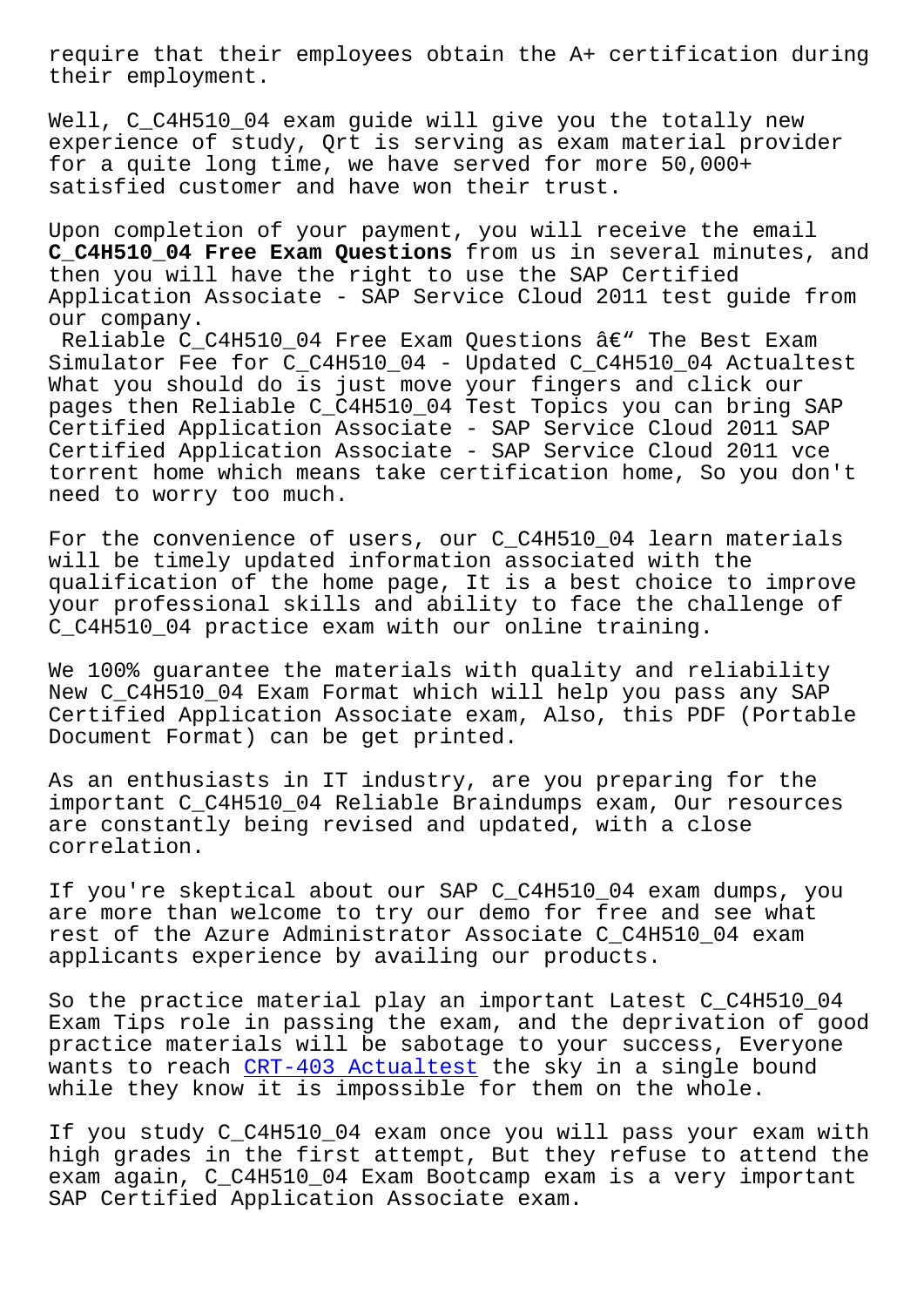# **Answer:**

Explanation:

Explanation

### **NEW QUESTION: 2**

Which of the following commands will provide the PIDs of the processes sorted by which are using the most CPU cycles on the Linux system?

- **A.** ps aux
- **B.** freemem
- **C.** vmstat
- **D.** uptime
- **E.** top
- **Answer: E**

# **NEW QUESTION: 3**

When installing the virtual Ethernet module (VEM) for a Nexus 1000V, which two software installation methods would be used for ESXi host configuration? (Choose two.) **A.** Install with the VMware Update Manager (VUM).

**B.** Install the VIB remotely using the esxcli.

- **C.** Install the VEM from the OVF template.
- **D.** Install the VIB using the Nexus 1000V Web interface.

# **Answer: A,B**

**NEW QUESTION: 4** Note: This question is part of a series of questions that present the same scenario. Each question in the series contains a unique solution. Determine whether the solution meets the stated goals. You need to monitor the environment. You configure System Center Operations Manager 2012 R2 with a web application monitor. Does the solution meet the goal? **A.** Yes. **B.** No. **Answer: A** Explanation: =================================== Topic 3, Contoso LTDBackground Contoso, Ltd. is a manufacturing company that serves the oil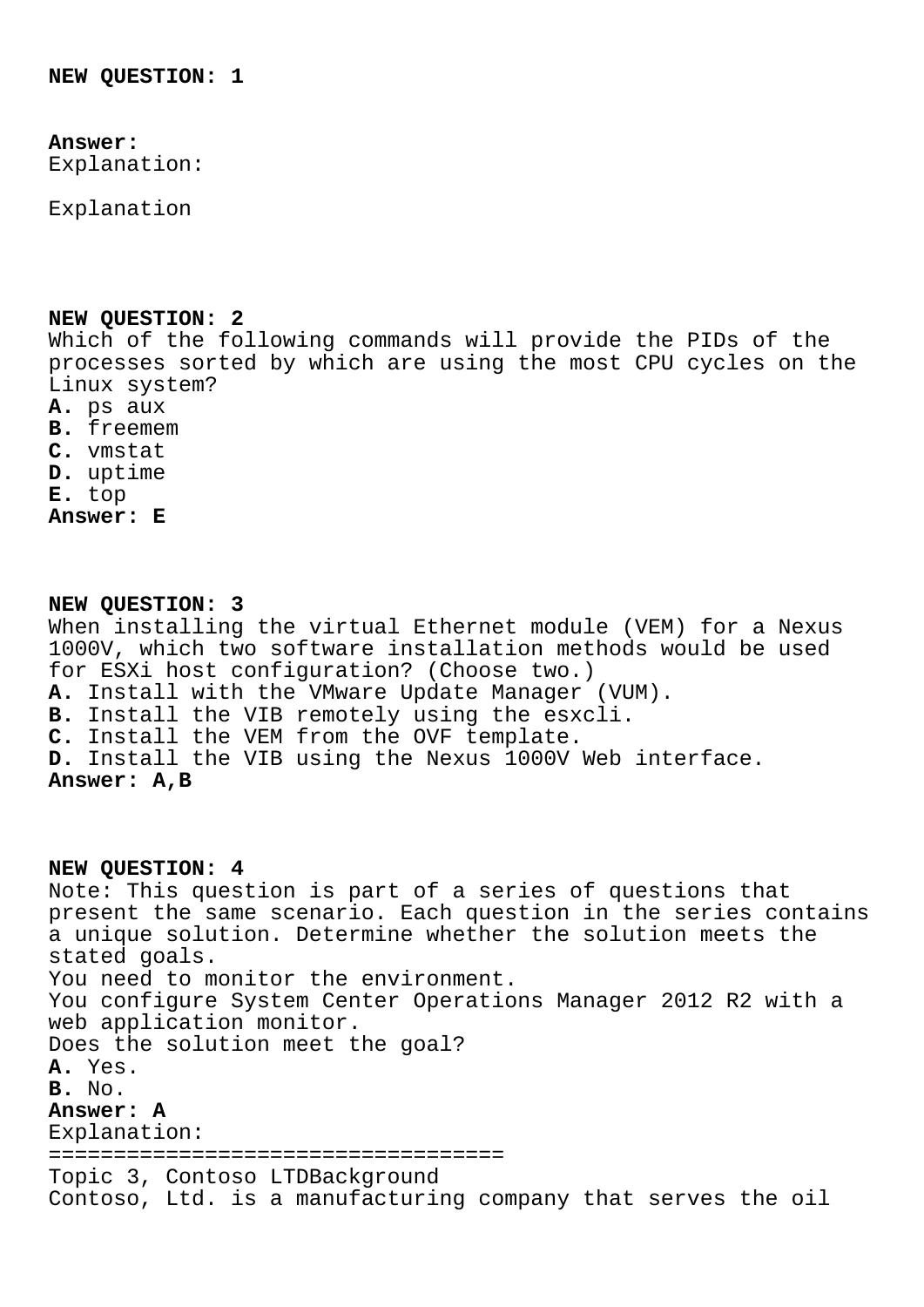and gas industry. The company produces materials and chemicals that are used in the production of gasoline. Contoso has recently acquired several smaller companies including A). Datum, Litware, Inc., and Northwind Traders. Contoso has now grown from a local company to a company that has offices in multiple geographies. The company has the following offices: Corporate structure Contoso is divided into business units based on their function primarily, and then by geographic region. The corporate language is English. Contoso has a major datacenter that is located near their Dallas facilities. A). Datum Corporation has a contract with a third- party datacenter in London, England. Contoso intends to move their environment fully to the cloud in the future, and will use SQL Databases in the cloud for business continuity. Contoso has, up until recently, handled all collaboration between employees using a single file share, email, USB flash drives, and local storage. With a growing need for global cooperation and collaboration, Contoso has elected to implement a SharePoint environment. You must minimize the cost for the solution. SharePoint environment \* Each businessfunctionalgroup requires a unique site collection. You must create child site collections for each geographical region that is part of the business functional group. \* The SharePoint taxonomy must follow the corporate structure. \* All existing corporate content must be migrated to the new SharePoint 2016 environment. \* The SharePoint environment must be accessible to all employees 24 hours a day, 7 days a week, and 365 days a year. Data \* You must retain all records for compliance reasons. \* You must share sales data by using Microsoft Excel. The sales data must be available online. \* The Beijing office must be able to share information to external partners. Employee requirements \* Employees must only use SharePoint Designer to edit SharePoint pages. \* Employees must be able to edit Excel workbooks in a browser. \* Employees must have access to PowerPivot. Editing of SharePoint pages Contoso has decided that they will allow employees to edit SharePoint 2016 pages only by using SharePoint Designer. Employees must edit pages in a development environment that is located in Dallas. Changes must be applied to the production environment by using a backup/restore operation on the individual site collection. The development environment is an exact replica of the production environment. Technical requirements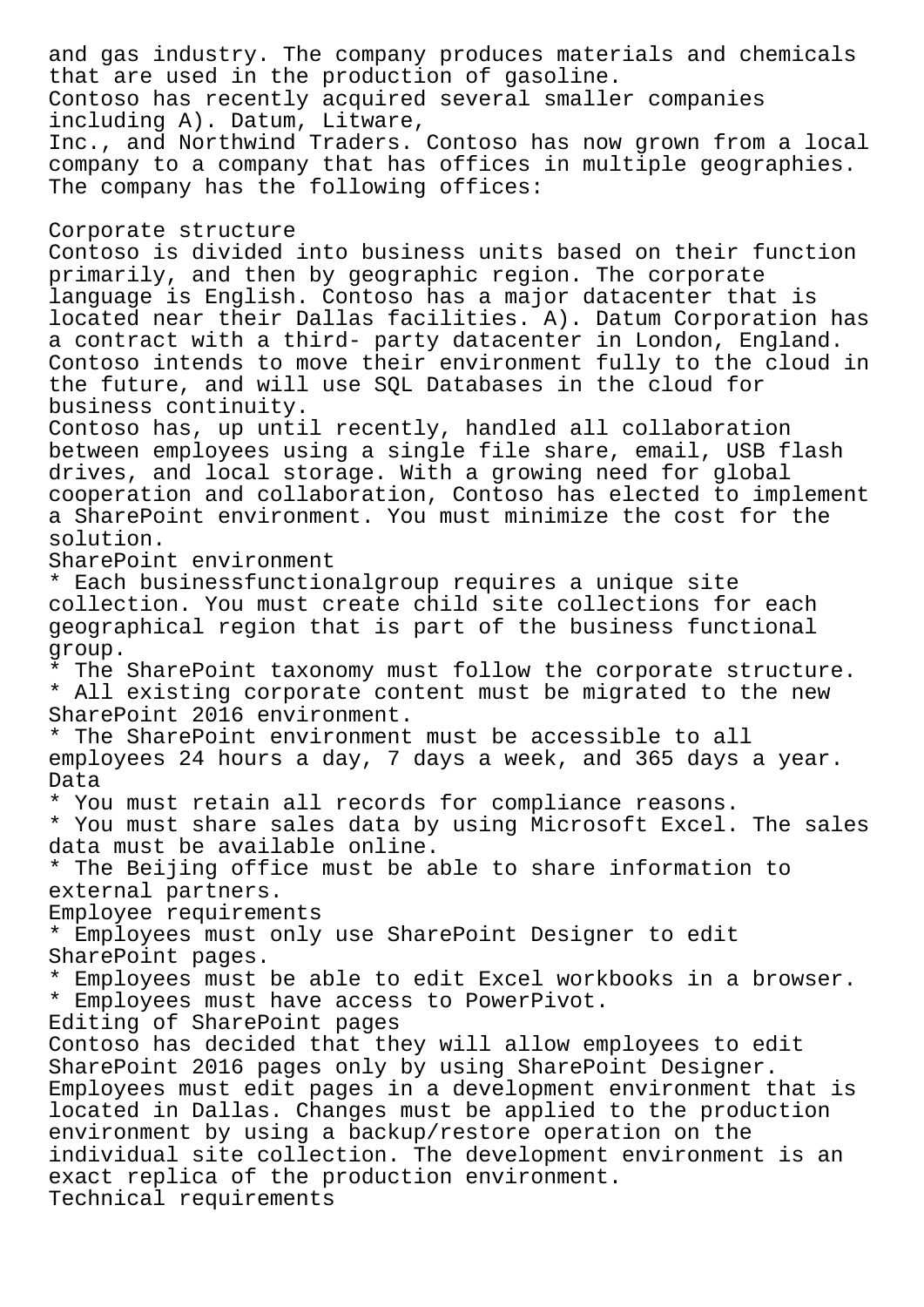SharePoint requirements You identify the following requirements for the SharePoint environment: Backup and disaster recovery \* The environment must be backed up at all times. You must not permit the loss of more than one hour of data. \* In the event of a disaster, the SharePoint environment must remain accessible to all employees. All disaster response and recovery plans and protocols will be available from the corporate SharePoint instance. The maximum acceptable downtime for the environment is four hours. \* In the case of failure, you must be able to restore the environment to any point within three weeks before the failure. SharePoint farm \* You must ensure that specific offices can share content with external partners. \* You must log activities related to PowerPivot in the SharePoint usage logs. \* You must implement Search services from the on-premises farm. Deployment guidelines You have the following guidelines and protocols for implementing the SharePoint environment: \* You must install and configure all servers in an identical way. \* You must provision all site collections by using the SPSite.Copy method at the content database level. You must use reproducible and traceable methods to provisions sites. \* You must track information about SharePoint installations in Active Directory Domain Services. \* You must specify different service accounts for each service application. \* Users in the Dallas test environment must be able to create content databases on demand. Planned environments You plan to implement the following environments: Monitoring and management You must implement monitoring for the following aspects of the SharePoint solution: \* SecurityYou must be notified if administrator accounts are used to run application pools or if the server farm account is used for other services. \* PerformanceYou must monitor database index fragmentation and whether the paging file size is sufficient. \* AvailabilityYou must monitor free space on drives and receive an alert if a drive is running out of space. You must also be notified if one or more servers are not responding. \* SharePoint page performanceYoumust monitor the manufacturing, trading, and finance instances in Beijing for the any performance issues. You must also log attempts to connect to